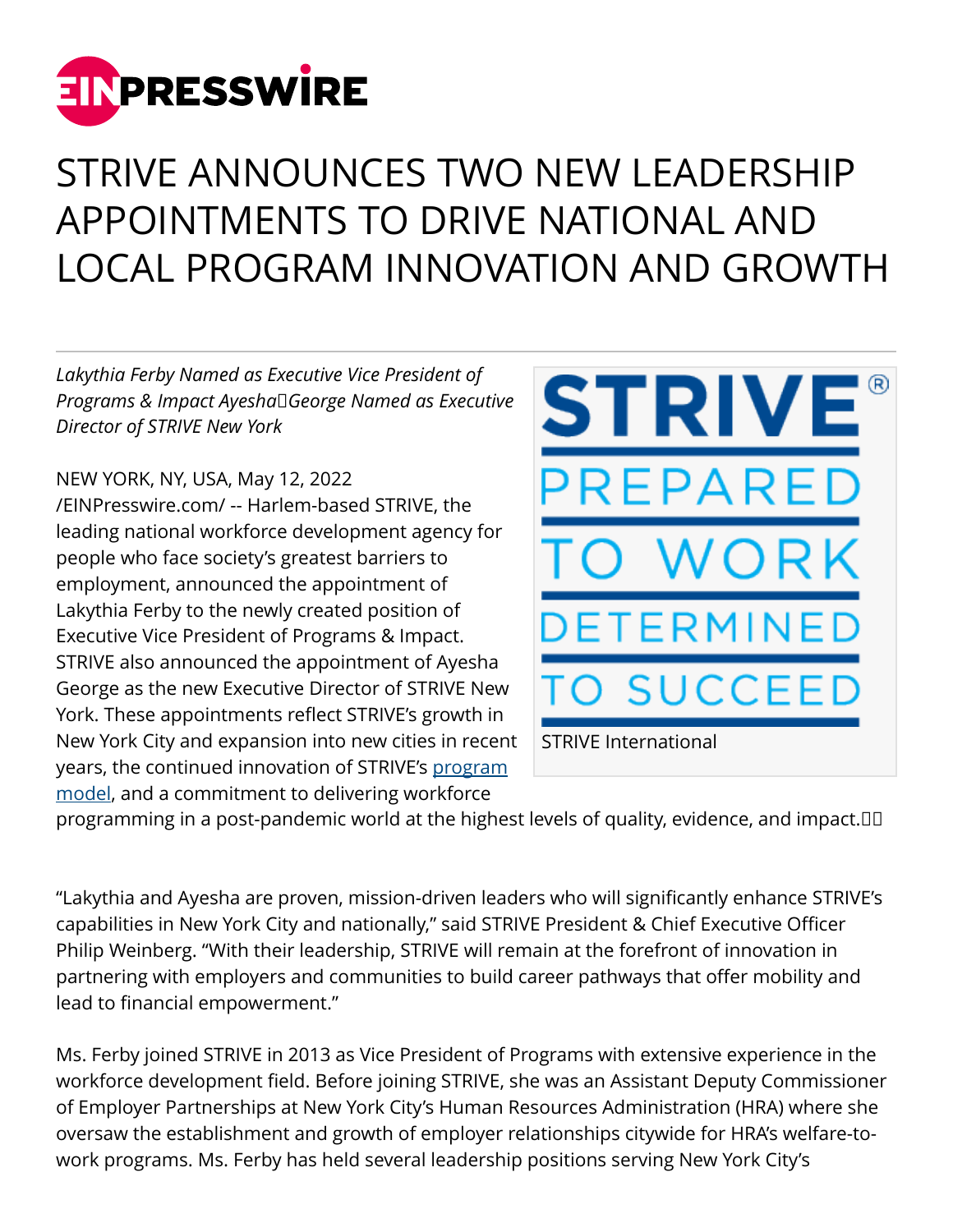workforce development community throughout her career. During her tenure at STRIVE, Ms. Ferby has held roles with progressively broader levels of impact. Ms. Ferby also serves on the Board of Directors of the New York City Employment & Training Coalition.

"We will amplify focus on program innovation," said Ms. Ferby. "This will be infused throughout STRIVE nationally as we grow over time, and in ways that will reap big, meaningful impacts for our students and communities. And while we incorporate innovation to stay abreast of the changing labor market, we will continue our commitment to supporting students' access to good, sustainable jobs with opportunities for advancement."

STRIVE also announced the appointment of Ayesha George as the new Executive Director of STRIVE New York. Ms. George joins STRIVE following an extensive search led by Koya Partners. Ms. George has more than two decades of program leadership and community engagement experience which will lend itself to the enhancement of the STRIVE New York portfolio, and in support of its national programs.

Most recently, Ms. George served as Borough Engagement Team Director for the New York City Department of Education (Division of Community Empowerment, Partnerships, and Communications) where she led a portfolio of high-priority, cross-



Lakythia Ferby, Executive Vice President of Programs & Impact



Ayesha George, Executive Director of STRIVE New York

functional projects, developed family empowerment strategies, and created policies to cultivate